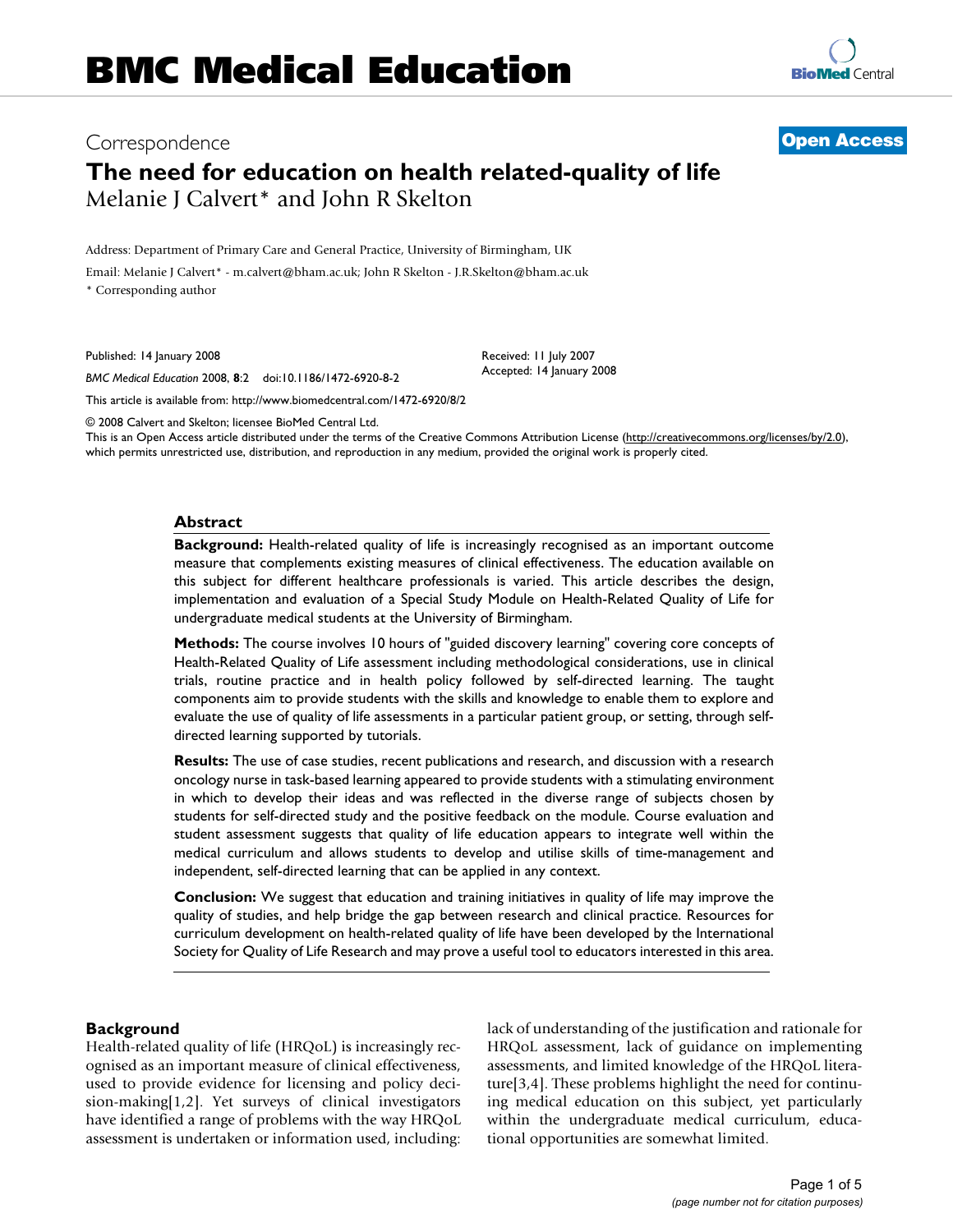A central aim of HRQoL education ought to be an understanding of methodological considerations for HRQoL assessment and how to critically appraise and interpret results. Despite detailed guidance on methodological considerations for implementation and reporting of HRQoL the comparison of treatment effects on HRQoL between two groups is often complicated by missing data and the quality of reporting of many clinical trials assessing HRQoL inadequate[5,6]. This lack of information hampers the appraisal of such trials and brings into question the validity and generalizability of the results.

Courses organised by the European Organization for the Research and Treatment of Cancer and the Eastern Cooperative Oncology Group in response to such findings, and conferences such as those organised by the International Society for Quality of Life Research (ISOQOL), aim to improve the quality of studies and to bridge the gap between HRQoL research and clinical practice[5,7-9]. Such educational initiatives are however primarily aimed at postgraduates, clinical investigators or researchers.

Opportunities for undergraduate students to study this subject in depth appear to be more restricted. For example, at the University of Birmingham the concept of HRQoL is touched on briefly in sessions on chronic illness and palliative care, and students are encouraged to discuss the ethical implications of quality adjusted life years in NHS resource allocation, but have limited formal opportunity to develop a deeper understanding. Special study modules (SSMs) provide an ideal opportunity for undergraduates to study this developing area. Here we report the design and implementation of a HRQoL SSM at the University of Birmingham.

# **Methods**

### *Development of a quality of life SSM*

SSMs were introduced into the undergraduate medical curriculum in response to recommendations, made by the General Medical Council in Tomorrow's doctors[10,11], to promote the development of lifelong learning skills and provide an opportunity to explore topics outside the core curriculum. At Birmingham the first in a series of SSMs that form part of the Academic Skills Programme is spread over 8 weeks in the second semester of Year 2 and is a 10 credit module.[12] The 'Quality of Life' course was offered for the first time in the 2003/4 academic year alongside a diverse range of biological and non-biological science subjects including: Cancer of the Gastro Intestinal Tract, Psychotropic Drugs, Drama and Medicine, History of Medicine, and Psychiatry, Law and Ethics. SSMs aim to provide students with an opportunity to study a subject that interests them in greater depth and in doing so to develop and utilise skills of time-management and independent, self-directed learning that can be applied in any context. In addition the HRQoL module aimed to provide students with the skills and knowledge to enable them to explore and evaluate the use of HRQoL assessments in a particular patient group, or setting, and to integrate their findings with other aspects of the medical curriculum including medical ethics and communication skills.

#### *Course overview*

The module consisted of six taught sessions (10 hours in total duration) (Table 1), to provide students with an overview of key areas, followed by self-directed study on the use of HRQoL assessments in area of interest to the student such as: patients with a particular disease, or in a specific group (such as children, or the elderly) supported

**Table 1: Overview of the Quality of Life Special Study module sessions and associated learning outcomes**

| <b>Session</b>                                                                            | <b>Key Learning outcomes</b>                                                                                                        |
|-------------------------------------------------------------------------------------------|-------------------------------------------------------------------------------------------------------------------------------------|
| I. What is QoL and why might we wish to assess it?                                        | • Provide definitions of the terms quality of life and health-related quality<br>of life.                                           |
|                                                                                           | • Identify situations when the assessment of QoL may be appropriate<br>and provide the rationale for such an assessment.            |
| 2. How can we measure QoL?                                                                | • Identify the key features of generic and disease specific instruments and<br>the advantages/disadvantages of such measures.       |
| <b>3.</b> Methodological considerations for the assessment of QoL in a clinical<br>trial. | • Discuss how to choose an appropriate instrument(s) to assess the<br>QoL of patients with a particular disease.                    |
|                                                                                           | • Describe methodological issues that should be considered when<br>assessing QoL in a clinical trial.                               |
| 4. Assessing the reporting of QoL in clinical trials                                      | • Be able to evaluate the reporting of QoL in clinical trials.                                                                      |
| 5. Use and assessment of QoL in routine clinical practice                                 | • Explain the potential advantages and disadvantages of routine QoL<br>assessment.                                                  |
| <b>6.</b> How is QoL used in licensing/policy making?                                     | • Identify key issues that need to be addressed for QoL to be considered<br>as a credible criterion in the drug regulatory process. |
|                                                                                           | • Understand the different methods that are used for eliciting patient<br>preferences.                                              |
|                                                                                           | • Define and perform simple calculations of quality adjusted life years<br>and understand their use in cost-utility analysis.       |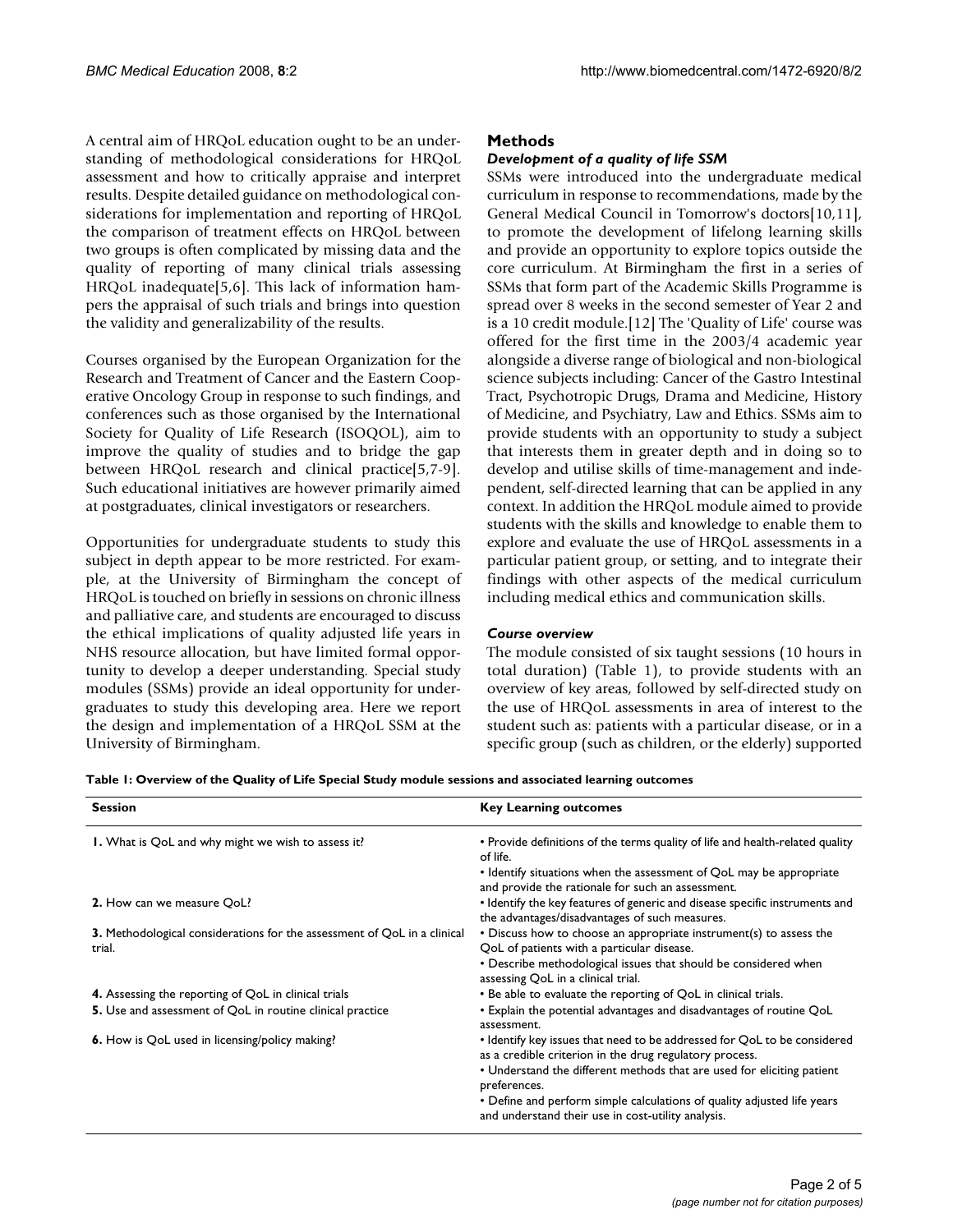by tutorials. Sessions were taught and facilitated each year by two members of academic staff. The framework adopted for the taught sessions can be described as "guided discovery learning"[13]. All students were provided with a course handbook that described: the course aims, assessment criteria, evaluation sheets, and a summary for each session containing a brief introduction to the area for study, a series of tasks and a list of key references.

Each session was structured so that learning outcomes and key concepts were introduced through didactic teaching at the start of the session. These ideas were then reinforced and developed through task-based learning[14]. Examples of tasks that students were asked to undertake to promote self-directed learning included:

• Define HRQoL and using recently published clinical studies identify situations when HRQoL assessment may be appropriate.

• Perform an online search for HRQoL instruments and identify their key properties.

• Plan how HRQoL would be assessed in a clinical trial (based on a case study)

• Evaluate and discuss the reporting of HRQoL in two published studies.

• Find out about clinical assessment of HRQoL (question and answer session with a research oncology nurse).

• Review a presentation and summarise key points on the use of HRQoL in licensing.

• Discuss the use of HRQoL in policy making (based on case studies published by the National Institute for Clinical Excellence).

• Complete a diary that considers how each session relates to the subject chosen for independent study.

Students were encouraged to reflect and conceptualise their findings through facilitated group discussion and to complete a diary considering how each session related to their chosen area for self-directed study. Students were assessed on their contribution to the learning of the group, their understanding and independence in relation to their own study, and on their ability to communicate effectively through a written report and audiovisual presentation.

## **Results**

The SSM has run with six students each year. Running the course with such a small group of highly motivated students appears to work well. The course evaluation sheets and informal discussion with the students were positive (Table 2) and revealed that they felt that the course complemented other aspects of the curriculum, including concepts covered in their ethics and behavioural science courses such as euthanasia, health care rationing and patient-centred consultation. Students particularly liked the handbooks and task-based learning but felt that supporting material such as original research papers could be provided in a virtual learning environment which we will

#### **Table 2: Examples of student feedback**

| Were you provided with clearly stated aims and objectives<br>which were met during the course?                                    | All students stated yes                                                                                                                                                                                                                                                                                                                                                                                                                                                                                                        |
|-----------------------------------------------------------------------------------------------------------------------------------|--------------------------------------------------------------------------------------------------------------------------------------------------------------------------------------------------------------------------------------------------------------------------------------------------------------------------------------------------------------------------------------------------------------------------------------------------------------------------------------------------------------------------------|
| Did you feel comfortable in contributing to group discussions,<br>if not why not?                                                 | All students stated yes, with additional comments stating that "the<br>atmosphere was conducive to contribution" and "made us feel<br>comfortable and at ease"                                                                                                                                                                                                                                                                                                                                                                 |
| Were there any particular strengths or weaknesses in the<br>tutor's approach?                                                     | Strengths<br>"Appeared very organised and willing to provide individual time to<br>students"<br>"Organised presentations and handoutsvery helpful"<br>"Encouraged everyone to participate. Having workbook to read before<br>session was useful"<br>"V. approachable. Gave individual attention for essay planning. Good use<br>of email".<br>"Clear instructions. Ensured everyone understood".<br>"Discussion with research nurse was excellent"<br>Weaknesses<br>"Sometimes too much paper about trials but it was useful". |
| Do you have any suggestions for improvements either in the<br>content or presentation of these sessions or any other<br>comments? | "Put papers on WebCT" (virtual learning environment)<br>"No, I was very impressed!"<br>"Wide variety of info. Good timetable."<br>"Very well organised and enjoyable. Session with oncology nurse<br>particularly useful as related our knowledge to clinical practice"<br>"Less papers given out".                                                                                                                                                                                                                            |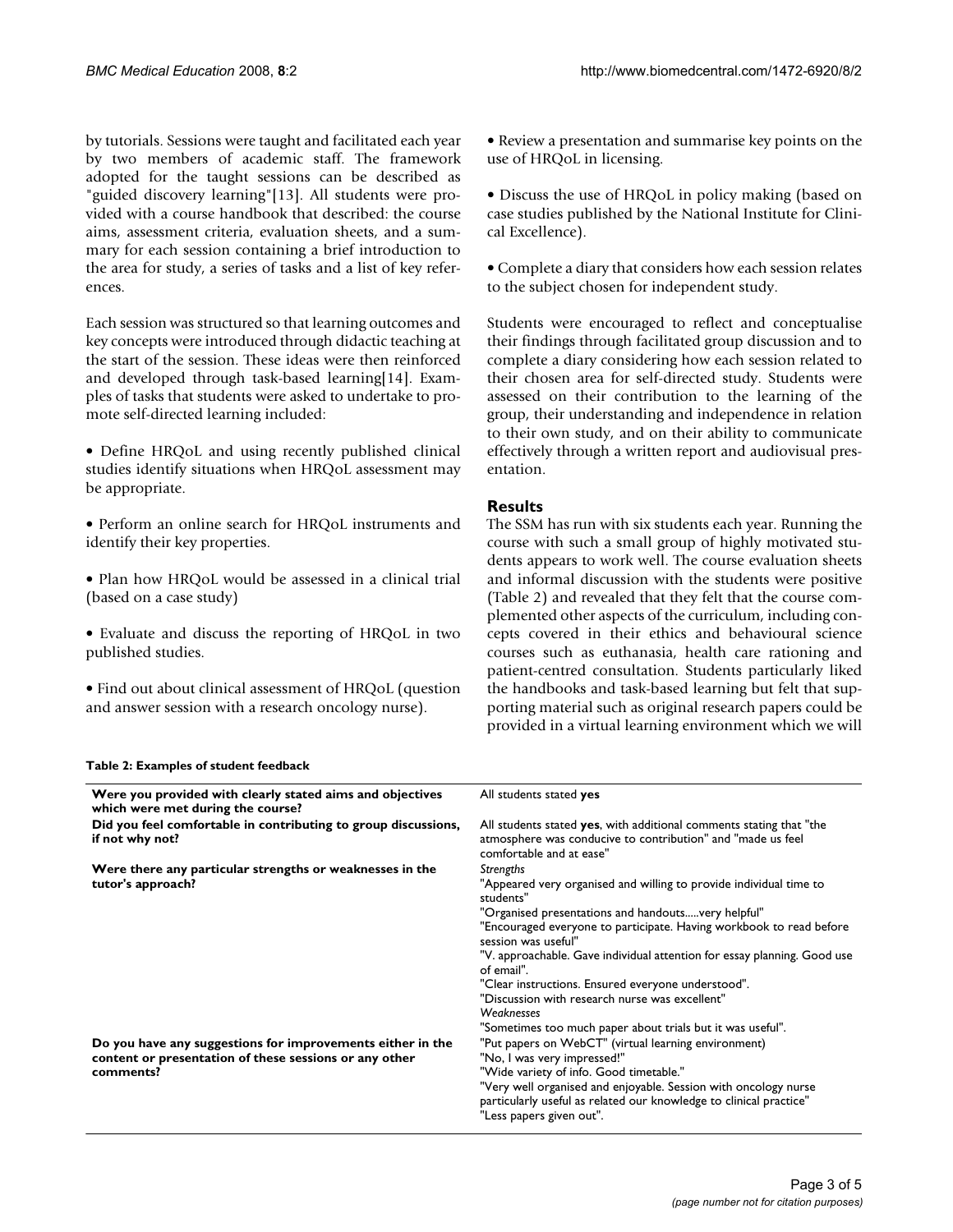address for future years. The use of case studies, recent publications and research, and discussion with a research oncology nurse in task-based learning appeared to provide students with a stimulating environment in which to develop their ideas and was reflected in the diverse range of subjects chosen by students for further study. Topics chosen for independent study have included: assessment of HRQoL in people with diseases such as AIDs, arthritis, or post-stroke, or in particular patient groups such as children, or the elderly. Other students have considered diverse topics such as the ethics of HRQoL and euthanasia, whether HRQoL assessments have a place in routine clinical care, and their role in health policy.

# **Discussion**

Formative and summative assessment suggests that quality of life education appears to integrate well within the medical curriculum since some students not only considered the subject in depth but also considered the ethical implications of HRQoL assessment, resource allocation implications, and the potential application of such assessments in facilitating communication and in the promotion of patient centred consultation[15]. It appears therefore to represent an appropriate area for an SSM. It is a fast-developing area of study, though one which is not yet sufficiently central to daily practice to form part of a core curriculum. More interestingly, it offers students an opportunity to work in an area which focuses at one and the same time on key clinical areas, and the evidence which can guide practice: the ethical context of health care: and the relationship between how one makes and how one presents decisions as a health professional. It is therefore very well placed to fulfil the aim of SSMs, to offer learning of generic value.

Whilst SSMs appear to provide an ideal opportunity to introduce undergraduates to the latest research on this subject there is a need for continuing medical education in this area. In recognition of this need the International Society for Quality of Life Research (ISOQOL) has suggested potential topics for inclusion in a HRQoL curriculum and is working to develop a pool of educational materials that could be used when developing courses or workshops on this subject, for undergraduates, postgraduates, clinicians and researchers[9]. Details of topics recommended for consideration when planning an educational program can be found online and should provide educators with a valuable resource[9]. All topics identified by ISOQOL were covered to varying degrees in the SSM; the contents of which are available to educators upon request. During the taught components it was not feasible to cover in detail quality of life issues in specific populations; however, many students chose to develop their knowledge of this in self-directed learning. The student presentations allowed students to benefit from the research undertaken by their peers.

# **Conclusion**

Evaluation of HRQoL can provide patients, clinicians and policy makers with valuable evidence on the effect of a disease and its treatment on patients' well being and functioning. We suggest that education and training initiatives may improve the quality of studies, and help bridge the gap between research and clinical practice.

# **Competing interests**

MC is a member of ISOQOL

# **Authors' contributions**

MC developed the SSM and has participated in the ISO-QOL education initiative. JS provided advice on the development of the SSM. Both authors have drafted the manuscript and given final approval for publication.

### **Acknowledgements**

We would like to thank Dr Sue Jowett, Professor Stirling Bryan, Dr Cindy Billingham, Mrs Karen Doyle, and Mr Andrew Read for their help in curriculum development and delivery. We would also like to thank Professor Jim Parle, SSM coordinator at the University of Birmingham, who supported the development of the module and appraised the manuscript for intellectual content.

#### **References**

- 1. FDA: *Draft Guidance for Industry. Patient Reported Outcome Measures: Use in Medical Product Development to Support Labeling Claims* 2006 [<http://www.fda.gov/Cber/gdlns/prolbl.pdf>].
- 2. **National Institute for Clinical Excellence. Guide to the Methods of Technology Appraisal** 2004 [[http://www.nice.org.uk/nice](http://www.nice.org.uk/niceMedia/pdf/TAP_Methods.pdf) [Media/pdf/TAP\\_Methods.pdf](http://www.nice.org.uk/niceMedia/pdf/TAP_Methods.pdf)].
- 3. Young T, Maher J: **[Collecting quality of life data in EORTC clin](http://www.ncbi.nlm.nih.gov/entrez/query.fcgi?cmd=Retrieve&db=PubMed&dopt=Abstract&list_uids=10390738)[ical trials - what happens in practice?](http://www.ncbi.nlm.nih.gov/entrez/query.fcgi?cmd=Retrieve&db=PubMed&dopt=Abstract&list_uids=10390738)** *Psycho-Oncology* 1999, **8:**260-263.
- 4. Bezjak A, Ng P, Skeel R, DePetrillo AD, Comis R, Taylor KM: **[Oncol](http://www.ncbi.nlm.nih.gov/entrez/query.fcgi?cmd=Retrieve&db=PubMed&dopt=Abstract&list_uids=11508471)[ogists' use of quality of life information: Results of a survey of](http://www.ncbi.nlm.nih.gov/entrez/query.fcgi?cmd=Retrieve&db=PubMed&dopt=Abstract&list_uids=11508471) [Eastern Cooperative Oncology Group physicians.](http://www.ncbi.nlm.nih.gov/entrez/query.fcgi?cmd=Retrieve&db=PubMed&dopt=Abstract&list_uids=11508471)** *Quality of Life Research* 2001, **10:**1-13.
- 5. Sanders C, Egger M, Donovan J, Tallon D, Frankel S: **[Reporting on](http://www.ncbi.nlm.nih.gov/entrez/query.fcgi?cmd=Retrieve&db=PubMed&dopt=Abstract&list_uids=9794853) [quality of life in randomised controlled trials: bibliographic](http://www.ncbi.nlm.nih.gov/entrez/query.fcgi?cmd=Retrieve&db=PubMed&dopt=Abstract&list_uids=9794853) [study.](http://www.ncbi.nlm.nih.gov/entrez/query.fcgi?cmd=Retrieve&db=PubMed&dopt=Abstract&list_uids=9794853)** *BMJ* 1998, **317:**1191.
- 6. Efficace F, Bottomley A, Osoba D, Gotay C, Flechtner H, D'haese S, Zurlo A: **[Beyond the Development of Health-Related Quality](http://www.ncbi.nlm.nih.gov/entrez/query.fcgi?cmd=Retrieve&db=PubMed&dopt=Abstract&list_uids=12972527)of-Life (HRQOL) Measures: A Checklist for Evaluating [HRQOL Outcomes in Cancer Clinical Trials - Does HRQOL](http://www.ncbi.nlm.nih.gov/entrez/query.fcgi?cmd=Retrieve&db=PubMed&dopt=Abstract&list_uids=12972527) Evaluation in Prostate Cancer Research Inform Clinical [Decision Making?](http://www.ncbi.nlm.nih.gov/entrez/query.fcgi?cmd=Retrieve&db=PubMed&dopt=Abstract&list_uids=12972527)** *J Clin Oncol* 2003, **21:**3502-3511.
- 7. Bottomley A, Vanvoorden V, Flechtner H, Therasse P, on behalf of the EORTC Quality of Life Group and the EORTC Data Center: **[The](http://www.ncbi.nlm.nih.gov/entrez/query.fcgi?cmd=Retrieve&db=PubMed&dopt=Abstract&list_uids=12565977) [challenges and achievements involved in implementing](http://www.ncbi.nlm.nih.gov/entrez/query.fcgi?cmd=Retrieve&db=PubMed&dopt=Abstract&list_uids=12565977) [Quality of Life research in cancer clinical trials.](http://www.ncbi.nlm.nih.gov/entrez/query.fcgi?cmd=Retrieve&db=PubMed&dopt=Abstract&list_uids=12565977)** *European Journal of Cancer* 2003, **39:**275-285.
- 8. Hahn EA, Webster KA, Cella D, Fairclough DL: **Missing Data in Quality of Life Research in Eastern Cooperative Oncology Group (ECOG) Clinical Trials: Problems and Solutions.** *Statistics in Medicine* 2004, **17:**547-559.
- 9. **International Society for Quality of Life Research** 2004 [[http:/](http://www.isoqol.org) [/www.isoqol.org](http://www.isoqol.org)].
- 10. General Medical Council.: **Tomorrow's Doctors. Recommendations on Undergraduate Medical Education.** London; 1993.
- 11. General Medical Council.: **Tomorrow's Doctors. Recommendations on Undergraduate Medical Education.** 2003 [\[http://](http://www.gmc-uk.org/education/undergraduate/GMC_tomorrows_doctors.pdf)